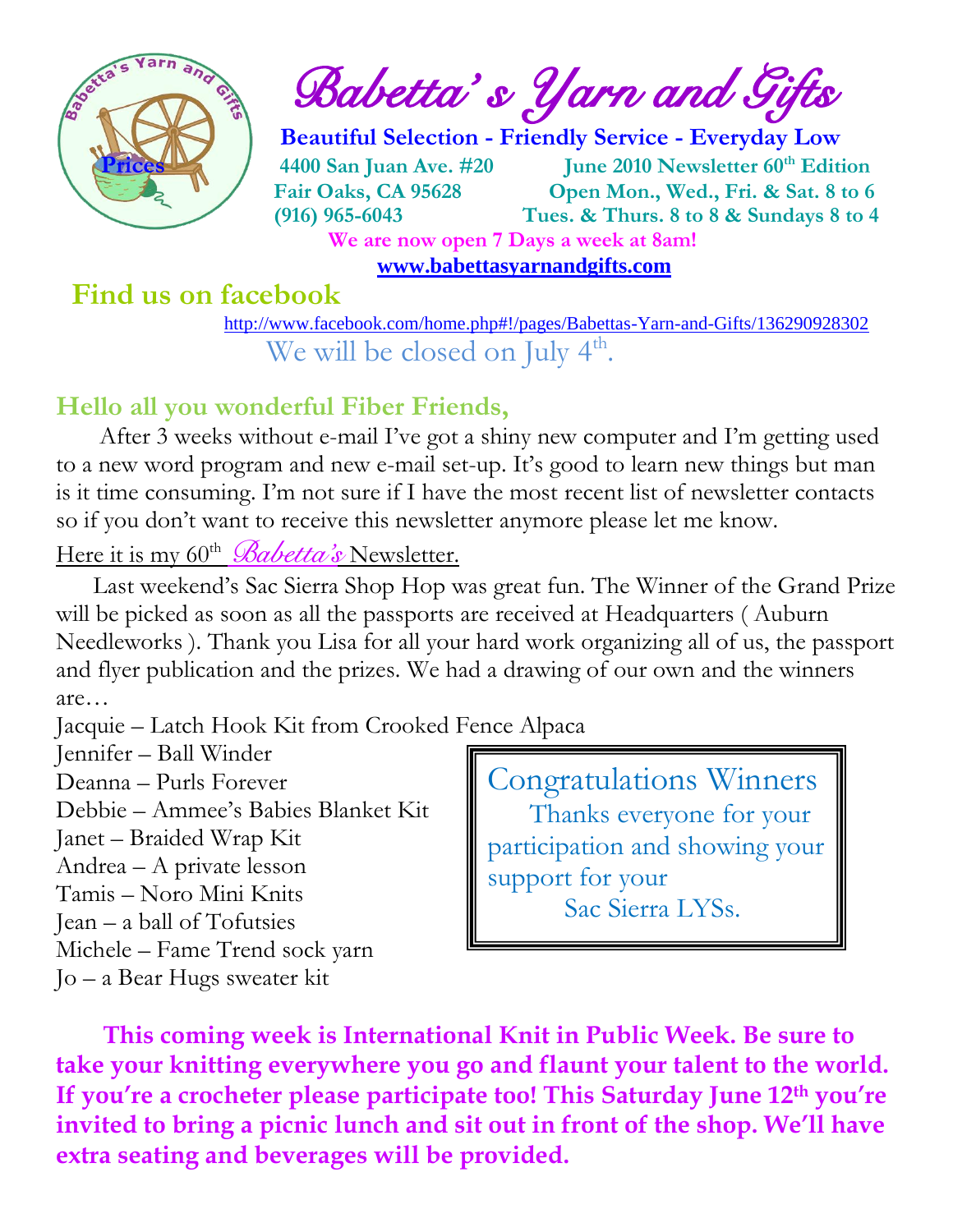## **Classes for July 2010 at Babetta's 965-6043**

 *In our project classes you can learn to knit anything from scarves to socks to felted purses to lace shawls to hats to sweaters. Pick your project and join in the fun. Our knitters inspire each other to try new things by sharing ideas and showing off their latest creation. Sign up for one of our classes and you will receive a coupon for %10 off your next purchase. If our class times aren't convenient we also offer private lessons in Knitting, Crochet, Spinning and Weaving by appointment.*

**\*Pre-registration is required as class sizes are limited. Please choose your dates carefully. Because of scheduling conflicts and complications, make-up classes will only be allowed under special circumstances and individual consideration.**

**Tuesdays July 6, 13 & 20** Knitting Project 6pm – 7:30pm fee \$40

**Wednesdays July 7, 14 & 21** Knitting Project 1pm – 2:30pm fee \$40 Knitting Project 3:30pm- 5pm fee \$40

**Thursday July 8, 15 & 22** Knitting Project 6pm – 7:30pm fee \$40

**Saturdays July 10, 17 & 24** Knitting Project 4pm – 5:30pm fee \$40.

 We are still collecting food for the local food closet. Please bring a donation of a non perishable food item and be entered to win a \$25 gift certificate. Drawings are done monthly.

Private Lessons Knitting or Crochet \$15 an hour and Group Knitting or Crochet Private lessons \$10 an hour per person.

Spinning or weaving \$20 an hour and group rates are \$15 an hour per person.

#### **Sit and Knit or Crochet Saturdays**

 You're invited to come sit in our little living room and share your love of handwork with other Fiber Friends.

We're open from 8am to 6pm on Sat.

 July drink special in Babetta's Café Sport size Mocha only \$2.75 Iced or Hot!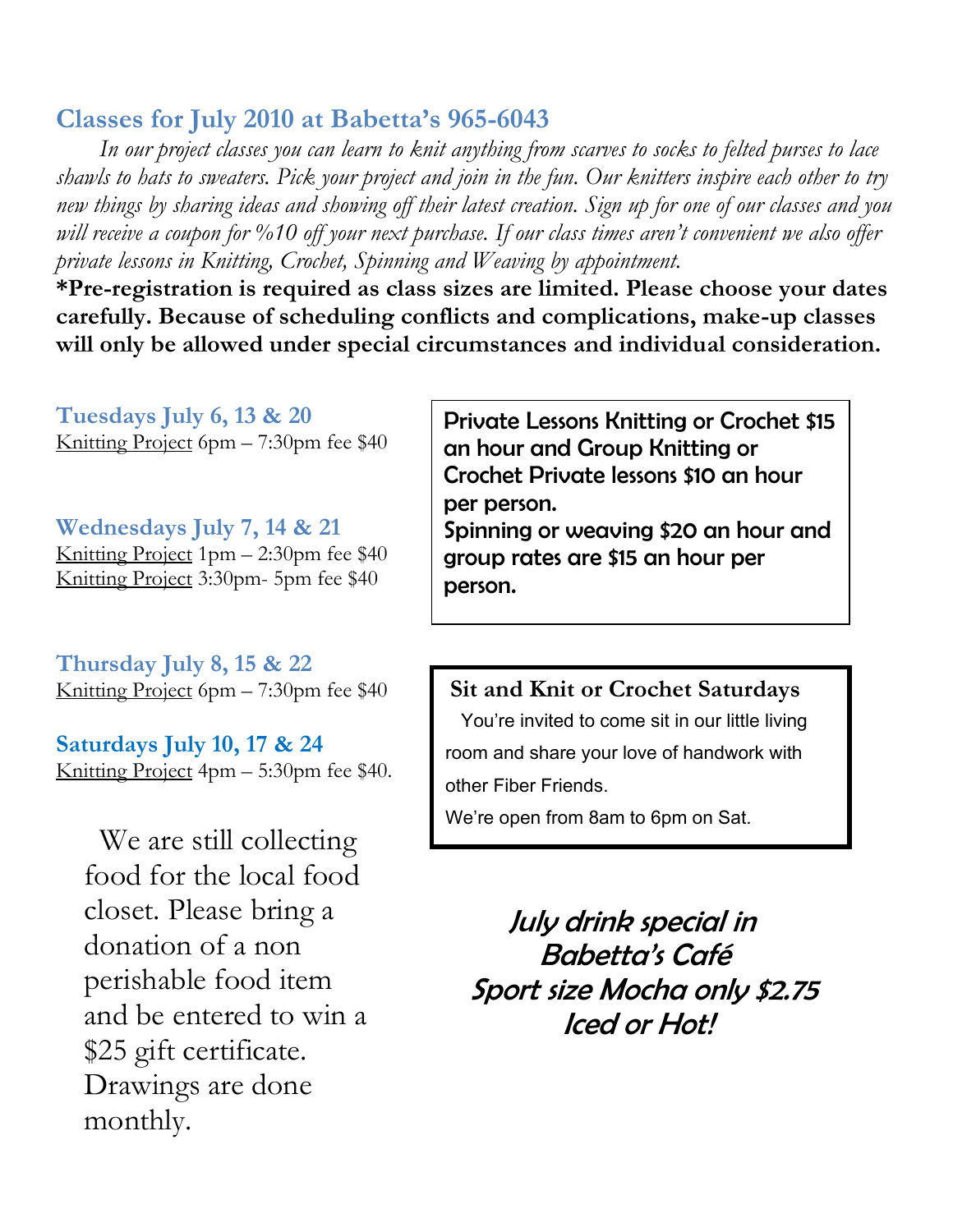

 *(Yes we know Gustine's isn't green)*

**For all you Zimmermaniacs Gustine presents,**

**The Green Sweater KAL (knit-a-long). This project is a beautiful design of an Elizabeth Zimmerman original that was reverse engineered by Sunday Holm. It is an intermediate level undertaking and you will learn "steeking" along with various shaping and finishing details. Here's a link to the story behind the Green Sweater**

[http://twistcollective.com/collection/index.php/component/content/article/35-features/370](http://twistcollective.com/collection/index.php/component/content/article/35-features/370-the-tale-of-the-green-sweater) [the-tale-of-the-green-sweater](http://twistcollective.com/collection/index.php/component/content/article/35-features/370-the-tale-of-the-green-sweater)

 **This KAL is going to have at least 4 meetings. The first 2 will be July 6 & 13 from 6:30pm-8pm and the last 2 meeting will be on Tuesday evenings in August. The dates will be determined by how everyone's project is working out. Participants will receive a 10% discount on materials. Class size is limited so sign up soon. Fee \$60 for all 4 meeting dates.**

## Freeform Crochet Purse Workshop with Jennifer Tan  $JULY$  11 FROM  $1 - 4$ PM

Class fee \$40 and you'll receive a coupon for 10% off. Basic crochet skills are all you need. Bring your hooks and some of your leftovers and have some fun.

 *The wonderful formal organization known as the Mad Hatters will be disbanding as of June 30 2010. Thank you Leal and your army of knitters for all your devotion and hard work over the years. Many of the satellite groups are finding other charity knitting projects. The group of knitters known as the Fair Oaks Purls who meet here at Babetta's will still be meeting the second Thursday of the month to knit for other causes. If you'd like to come join this great group of ladies the next date will be July 8th from 10am-12. They will still be making hats but of all sizes, blanket squares and lap blankets.*